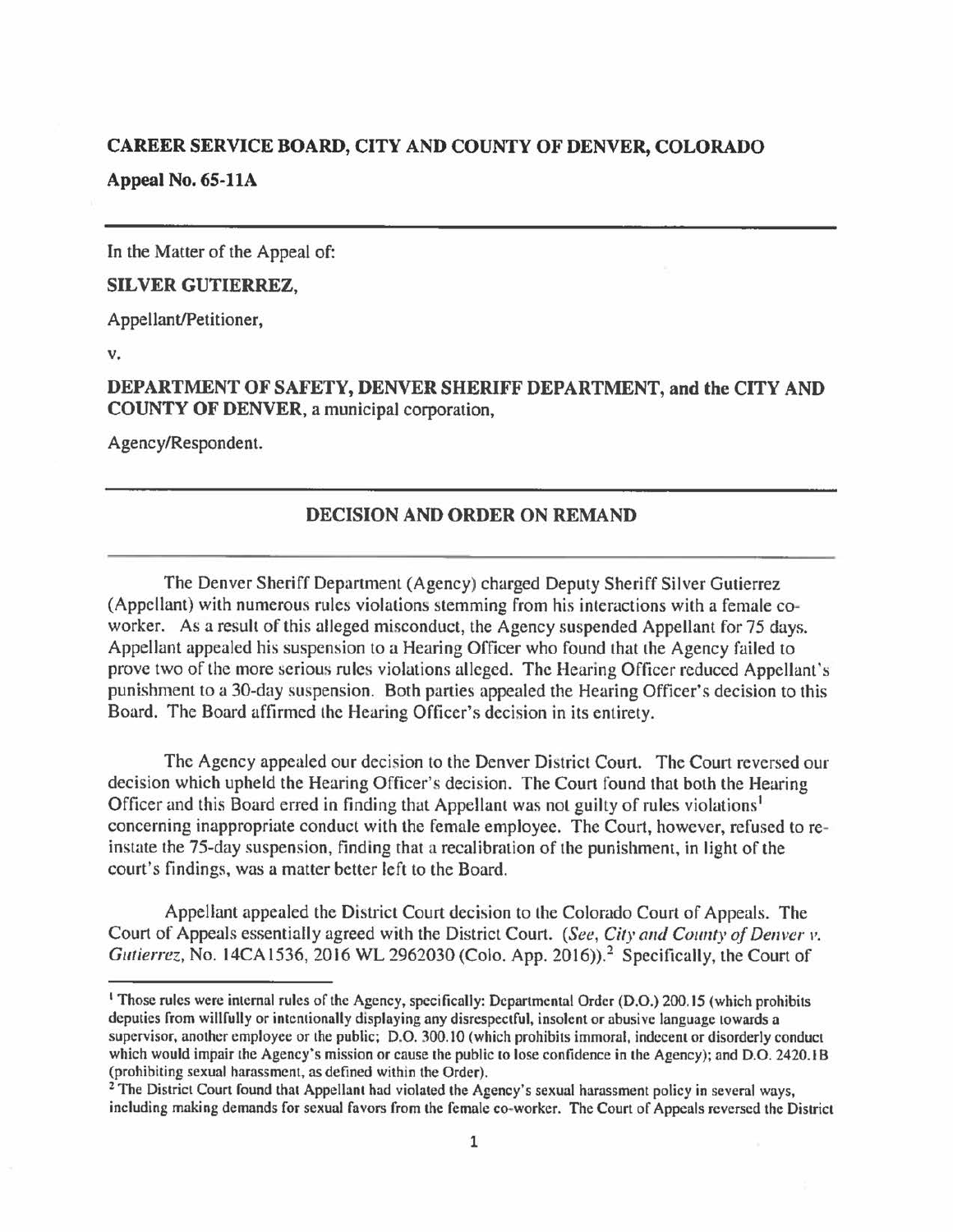Appeals found that the Hearing Officer and Board erred in the analysis of the rules violations, thereby reaching improper and incorrect conclusions as to whether Appellant had violated D.O 200.15 and D.O 300.10.

The Court of Appeals remanded the case back to the District Court for purpose of remanding the matter back to this Board so we "may consider the appropriate disciplinary action in light of [its] opinion." In response to this order, we remanded the matter back to the Hearing Officer for further proceedings regarding the proper punishment to be imposed in light of the Appellate Court's findings. The Hearing Officer reviewed the case considering the decision of the Court of Appeals. He made appropriate findings regarding rules violations (in compliance with the substance of the Court of Appeal's decision). After finding that Appellant had violated D.O. 200.15 and D.O. 300.10 (an outcome virtually compelled by both court decisions), the Hearing Officer nevertheless decided that Appellant's punishment should not be increased; that is, despite the finding of guilt regarding the two additional rules violations, the Hearing Officer believed that the a thirty-day suspension was still the appropriate penalty. For reasons we cannot fathom, Appellant has appealed that decision to the Board.

The Court of Appeals remanded to this Board to determine an appropriate penalty for the Appellant. We remanded to the Hearing Officer for further proceedings to determine that new penalty. The only thing different about the Hearing Officer's considerations concerning the penalty, between this time and the first time he determined the penalty, would be that now, it has been determined conclusively (by both the District Court and the Court of Appeals) that it was error to find that Appellant was not guilty of violating D.O. 200.15 and D.O. 300.10. In other words, the Hearing Officer was tasked with determining an appropriate penalty in light of Appellant now being guilty of two additional rules violations. Logically, there would be no possibility that the penalty assessed against Appellant would be reduced as a result of a finding of two additional rules violations. Accordingly, the fact that the Hearing Officer did not increase the penalty against Appellant means that the Appellant prevailed concerning the Hearing Officer's reconsideration. We believe that as a general rule (absent circumstances not present here), prevailing parties lack standing to appeal. Amazon, *Inc. v. Dirt Camp, Inc.*, 273 F.3d 1271, 1275 (10th Cir. 2001 ); *Maciel v. City of Los Angeles,* 336 Fed.Appx 678, 2009 WL 1956237 (9th Cir. 2009).

While we could affirm the Hearing Officer on this ground alone, we consider the merits of the arguments raised in Appellant's Petition for Review. We are limited to reviewing that document because Appellant failed to file a brief supporting his Petition within the time allotted by our rules. $3$ 

For his first ground for review, Appellant claims there is new evidence in the form a transcript from proceedings in a federal case involving Appellant and the female employee against whom he committed his misconduct. Our Rules require that any new evidence be both

Court on this limited issue. Specifically, the Court or Appeals held that Appellant had not made a demand for sexual favors. *(Id,* pars 27-29)

<sup>&</sup>lt;sup>3</sup> We also could have dismissed the appeal for failure to file a brief.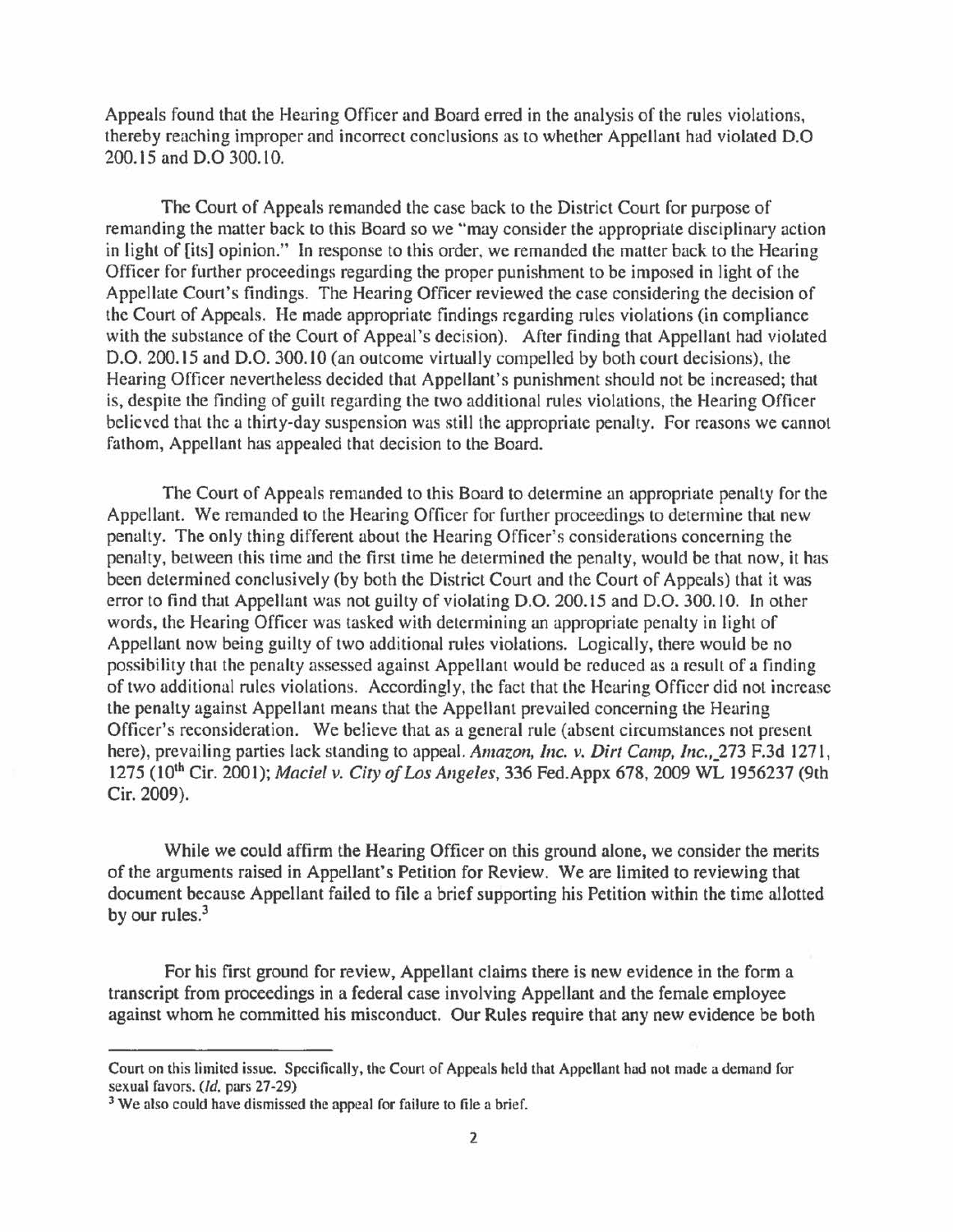material evidence and evidence not available at the time the appeal was heard by the Hearing Officer. We remanded this matter back to the Hearing Officer in February of 2017 for further proceedings on the issue of discipline. If Appellant wished to have the Hearing Officer consider a transcript of a trial that was completed in 2014, it was incumbent upon Appellant to file a motion with the Hearing Officer to introduce the transcript into the record. Appellant, instead of attempting to have the transcript entered into the record for consideration by the Hearing Officer, did nothing. And Appellant cannot be heard to say that the transcript was not available upon learning of our remand to the Hearing Officer because the federal trial transcript was available as early as 2014. Further, Appellant cannot reasonably claim to have been surprised at the need to acquire the transcript, since he knew as early as May, 2016 (when the Court of Appels announced its decision), that there would be an opportunity, and maybe a need, to obtain the transcript to present to the Hearing Officer.<sup>4</sup> Finally, Appellant has provided us with nothing to indicate that anything contained in the absent trial transcript would be material evidence.

Appellant next claims that we should overturn the Hearing Officer based on the Hearing Officer making erroneous rules interpretation. Appellant makes a reality-defying claim that the Hearing Officer misinterpreted D.O. 200.15 and D.O. 300.10; and to this we say that Appellant, evidently has not read, or chooses to ignore (and, in turn, asks us to ignore) the decisions issued by the Denver District Court and the Colorado Court of Appeals. The reason we are here in the first place is that those Courts told us, in no uncertain terms, that both the Hearing Officer and this Board misinterpreted the two departmental orders in question when we found that Appellant had not violated them. The Hearing Officer's decision is consistent and in conformance with the decisions issued by the Courts. The Hearing Officer, this time, did not misinterpret D.O. 200.15 or D.O. 300.10.

Appellant further urges us to overturn the Hearing Officer's decision under claiming that his decision sets improper precedent. Again, the Courts held that it was our original decision that set improper precedent. The Courts' decisions strengthen the Agency's anti-harassment and anti-discrimination policies. We see no injustice nor anything improper in that.

Finally, Appellant claims there was insufficient evidence to support the Hearing Officer's findings. Again, in light of the court decisions, we find this argument nonsensical. The Courts could not have reached their respective conclusions had there not been record evidence to support them. We find our existing record to be more than sufficient to support the Hearing Officer's factual findings.

For all of the above reasons, we reject Appellant's arguments and hold that the Hearing Officer's decision is AFFIRMED.

SO ORDERED by the Board on September 7, 2017, and documented this 5<sup>th</sup> day of April, 2018.

<sup>4</sup>Appellant never even presented a transcript to the Board.